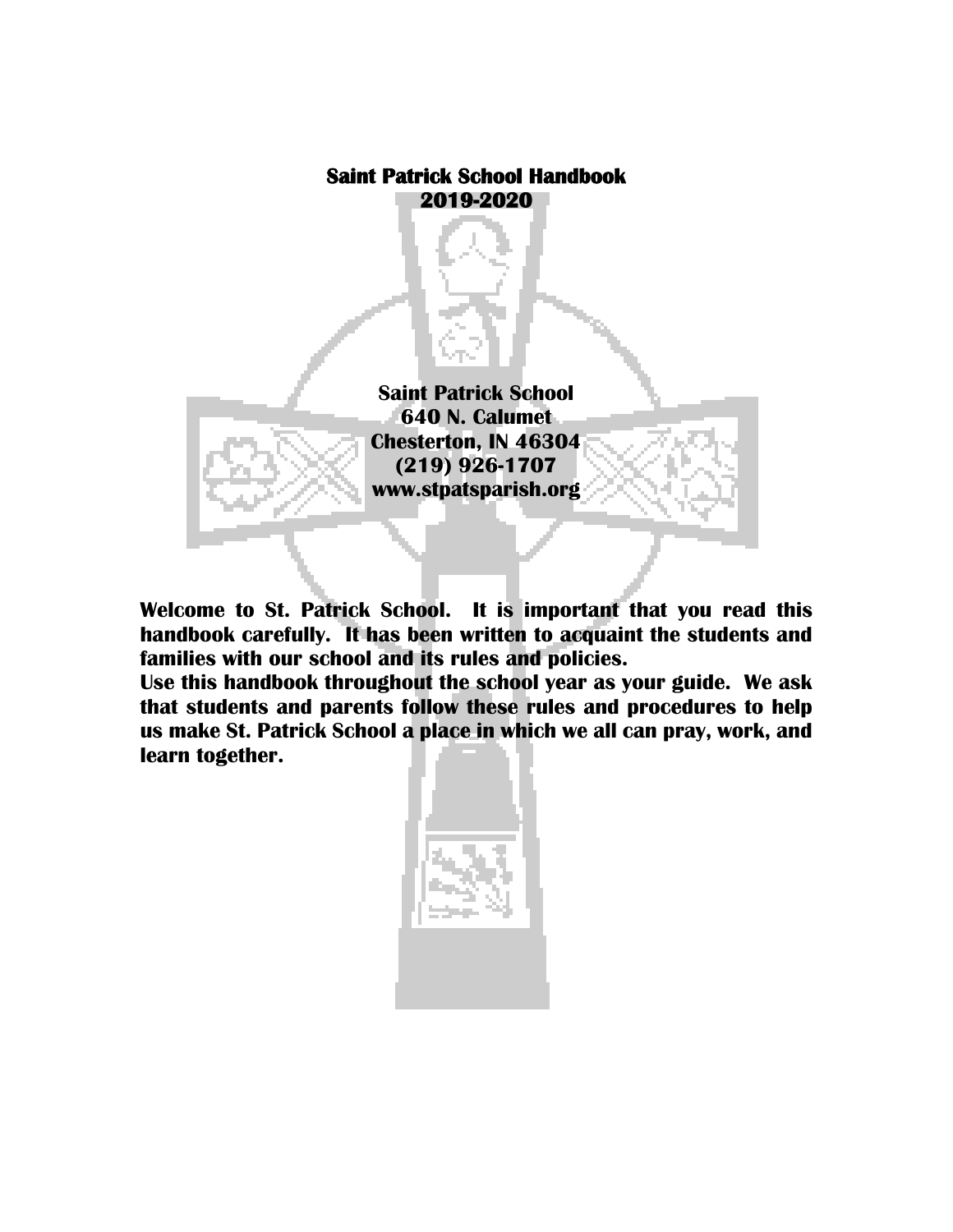# PHILOSOPHY OF ST. PATRICK SCHOOL

St. Patrick Catholic School seeks to develop the whole child spiritually, morally, intellectually, emotionally, and physically. Through the cooperative efforts of our Pastor, Fr. Jon Plavcan and Associate Pastor, Father Nate Edquist, faculty, parents, and students we strive to promote an atmosphere in which our students may grow as responsible, compassionate Christians. Through our curriculum we endeavor to help each student develop his or her intellectual potential as well as form personal values and improve physical health. We expect an attitude of respect in students for themselves and others.

# MISSION STATEMENT

St. Patrick School serves students in preschool through grade eight. We are dedicated to providing quality education within a caring, Christian, family atmosphere.

We are committed to:

- Instilling Catholic values
- Creating an environment of academic excellence
- Fostering parent/community involvement in meeting educational goals
- Providing an experience and opportunity to serve each other and our community

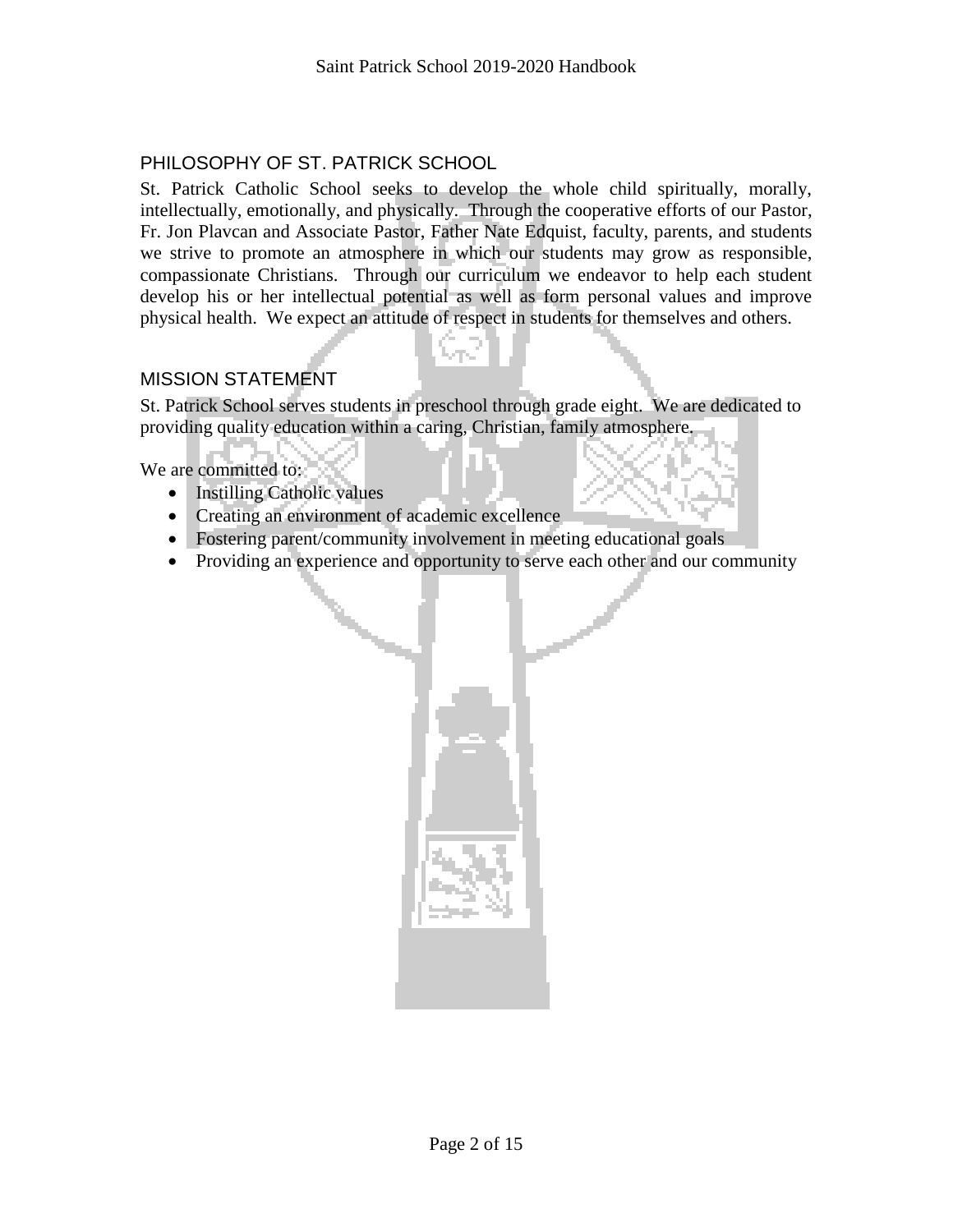# **RELIGIOUS FORMATION**

**The most important factor for a child attending St. Patrick School is the development of his/her spiritual life. Opportunity for prayer is part of each school day. Students attend Mass each Friday at 9:00 a.m. and on other religious holidays. At these Masses Father Jon and Father Nate instruct the children in liturgy and Catholic faith. The children also participate as lectors, song leaders, and servers at Mass. Parents are encouraged to join with the school at Friday Masses when they can, and it is also very important that students attend Mass with their families on Sundays. Regular religion classes are part of the daily curriculum for all students taught by the classroom teacher and the parish priests. The students receive grades for subject matter that is taught. Religion classes include the teaching of Catholic doctrine and tradition, in addition to learning to apply these truths by serving each other and the community.**

# **SCHOOL POLICIES, RULES, AND REGULATIONS**

# **ACCREDITATION**

St. Patrick School is fully accredited by the State of Indiana. All classroom teachers are degreed and licensed by the State of Indiana. A full academic curriculum including religion, computers, art, music, physical education, and Middle School Spanish is offered.

# **ADMISSION POLICY**

St. Patrick School gives preference in admission to students in the following order:

- 1. Returning Students
- 2. Returning students siblings
- 3. Students attending our Preschool
- 4. Parishioners
- 5. Others (including Choice Scholarship Lottery students)

For students entering grades  $1^{st}$  through  $8^{th}$ , recent report cards and standardized testing results will be submitted as part of the application process. Due to our staff at Saint Patrick School, who are not trained in special needs education, we are not able to enroll children that have been diagnosed with special needs, who would require an individual aide in the classroom.

# **CHOICE SCHOLARSHIP/LOTTERY POLICY**

If St. Patrick School were to receive a number of Choice Scholarship applicants that exceeds the possible number of Choice Scholarship places that St. Patrick School can successfully accommodate, then St. Patrick School would conduct a random lottery drawing of eligible Choice Scholarship students who meet

admission standards for St. Patrick School at a public meeting.

The deadline to apply for admission for the 2019/2020 school year and be included in the lottery is April 30, 2019.

If necessary, such lottery would be held during the monthly Home and School Meeting that takes place in May, 2019.

Priority/Preference for admissions from such lottery will be given in the same order as set forth in the above-mentioned admission policy; namely, category #5.

# **ATTENDANCE**

Classes begin at 7:50 a.m. for grades 5-8 and at 8:05 a.m. for grades K-4. Students who are tardy should be signed in at the office by parents. Students who arrive by bus after starting times will not be marked tardy. Students in grade K-3 should enter the gym by the center door as they arrive by bus, and through the walkway to the southeast back door if they arrive by car, and join their class line in the gym. Students in grades 4-8 should enter through the walkway and wait in the designated room for their teachers. No students are allowed in other parts of the buildings until dismissed from the gym or designated room with their teacher. All classes will be picked up by teachers at 7:50 a.m.; students should arrive at least five minutes before the start of classes.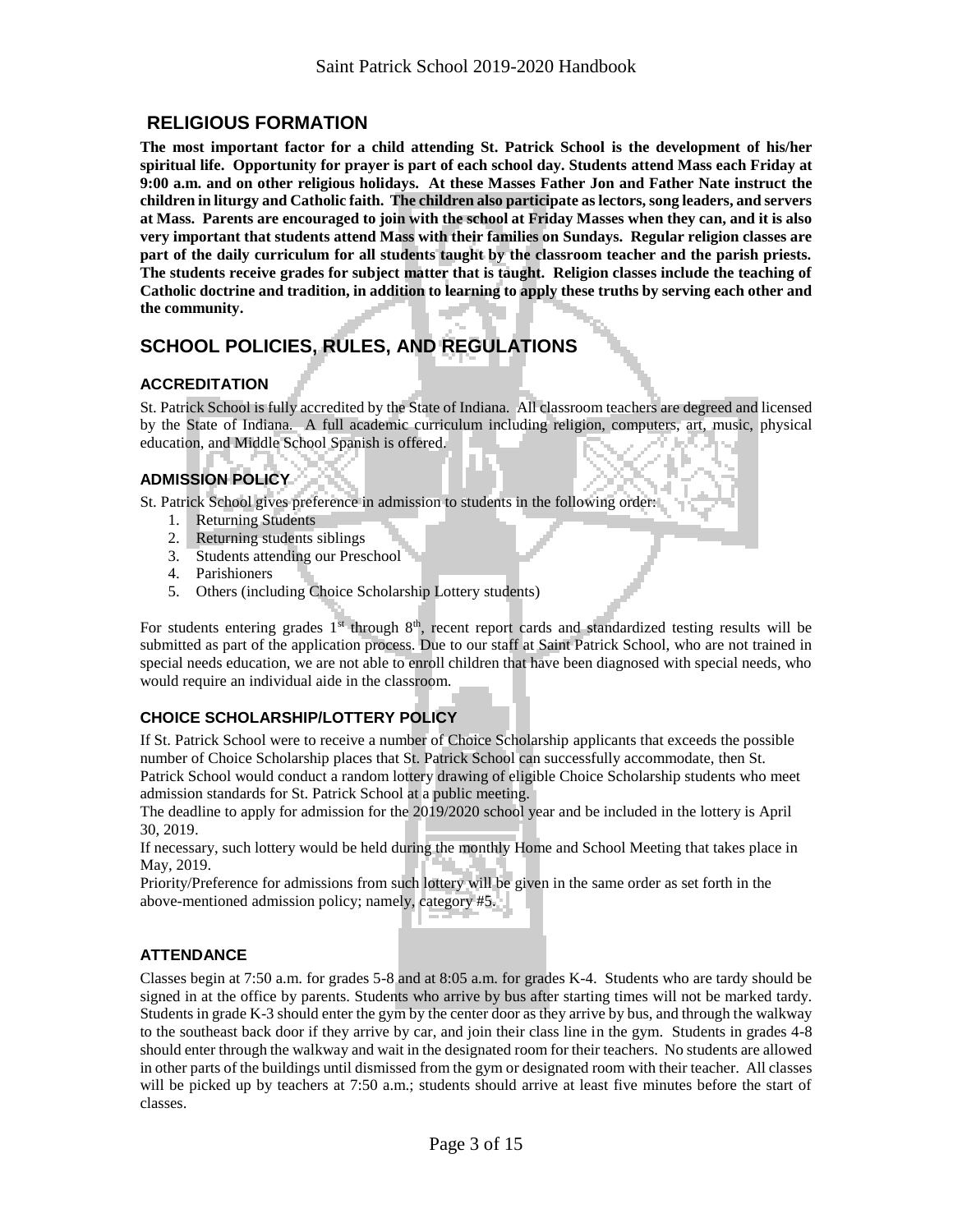A student who is not in attendance on either side of the midpoint of the day is considered absent for half a day. For purposes of this attendance policy the midpoint of the day shall be 11 am. A student who is late, and arrives within 15 minutes or less of the class "start-time," shall be marked tardy, not absent. If such student's tardiness exceeds 15 minutes, then such student shall be considered absent for half a day. If a student is removed from school prior to 2:20 pm, such student shall be absent half a day.

On the day a student is absent, parents need to call and notify the office. Homework may be picked up after 2:50 p.m. If class work is not picked up, it will be sent home with the child upon his/her return to school. It is the responsibility of the child to complete missed work and give it to the teacher. One day is allowed for every day absent to complete this work when a student has been ill. We discourage leaving school for vacations because there is a great deal that happens within the classroom each day that cannot be duplicated. Student attendance is also an important part of the school's accreditation process. Any assignments or tests that have been assigned before a student goes on vacation will be due on the scheduled date. Teachers are unable to prepare a daily schedule of school work for vacations. Specific assignments and material covered often varies with the progress of the class, thus teachers are unable to project homework assignments in advance. In addition, any test that is scheduled while a student is on vacation, or otherwise absent from school, shall be administered after the student returns, not prior to such absence. Every effort should be made to schedule appointments outside of school hours so that the student's and the class's routine is not interrupted. Students in grades K-5 missing more than 10 days per semester may jeopardize their passing to the next grade. Students in grades 6-8 missing more than 10 days per quarter may jeopardize their passing to the next grade. After 3 tardy arrivals, students will receive a warning. After 5 tardy arrivals, students will receive a detention. The type of detention given, whether lunch or after school, will be at the discretion of the teacher.

Students may only stay after school for an activity in which they are involved with a teacher or adult supervisor. Extended care will be available before and after school from 6:30 a.m. to 6 p.m. Details are available in the school office.

# **BIRTHDAYS/SCHOOL PARTIES**

In the growing times of food allergies and nutritional concerns for student in schools across the country, including parental concerns, there will be no treats/snacks, or otherwise food types, provided by outside sources in the classroom for the celebration of birthdays or other events (i.e. parties) during the school day. Of course, the individual snacks provided by the parent for their own individual student will continue to be permitted.

At such snack time, the student(s) who are celebrating their birthdays will be recognized by their class.

### **CLASSROOM VISITATION**

Parents are encouraged to visit school for functions and programs throughout the school year. During Catholic Schools Week they are invited to take part in planned school activities. All other visits should be scheduled through the office in order to avoid disruption of the teaching process. For the security of all students, we ask that all adults sign in and out at the school office and receive a visitor pass.

### **CONFERENCES AND RECORDS**

Parent -Teacher conferences are available anytime throughout the school year. Parents are encouraged to arrange a suitable time with the teacher(s) to discuss a child's progress. Please do not use social or sports events to ask a teacher to discuss your child's progress. Questions regarding student progress should be directed to classroom teachers or the principal only. Teachers are in the building until 3:15 p.m. each day Monday through Thursday. We ask that teachers not be called at home to allow them time for their own families. Parents have a right to examine their children's records. All records are kept secure.

### **COURTESY**

It is part of our Christian belief that each person should be treated with dignity and respect. All rules are based on common courtesy, safety, and respect for others. Courtesy to all teachers, staff, classmates, and visitors is essential to our philosophy. In keeping with this respect for others, fellow students are not to be excluded from activities at school by unkind comments. Insults disguised as humor cannot be allowed. Party invitations may be brought to school for distribution under the following conditions: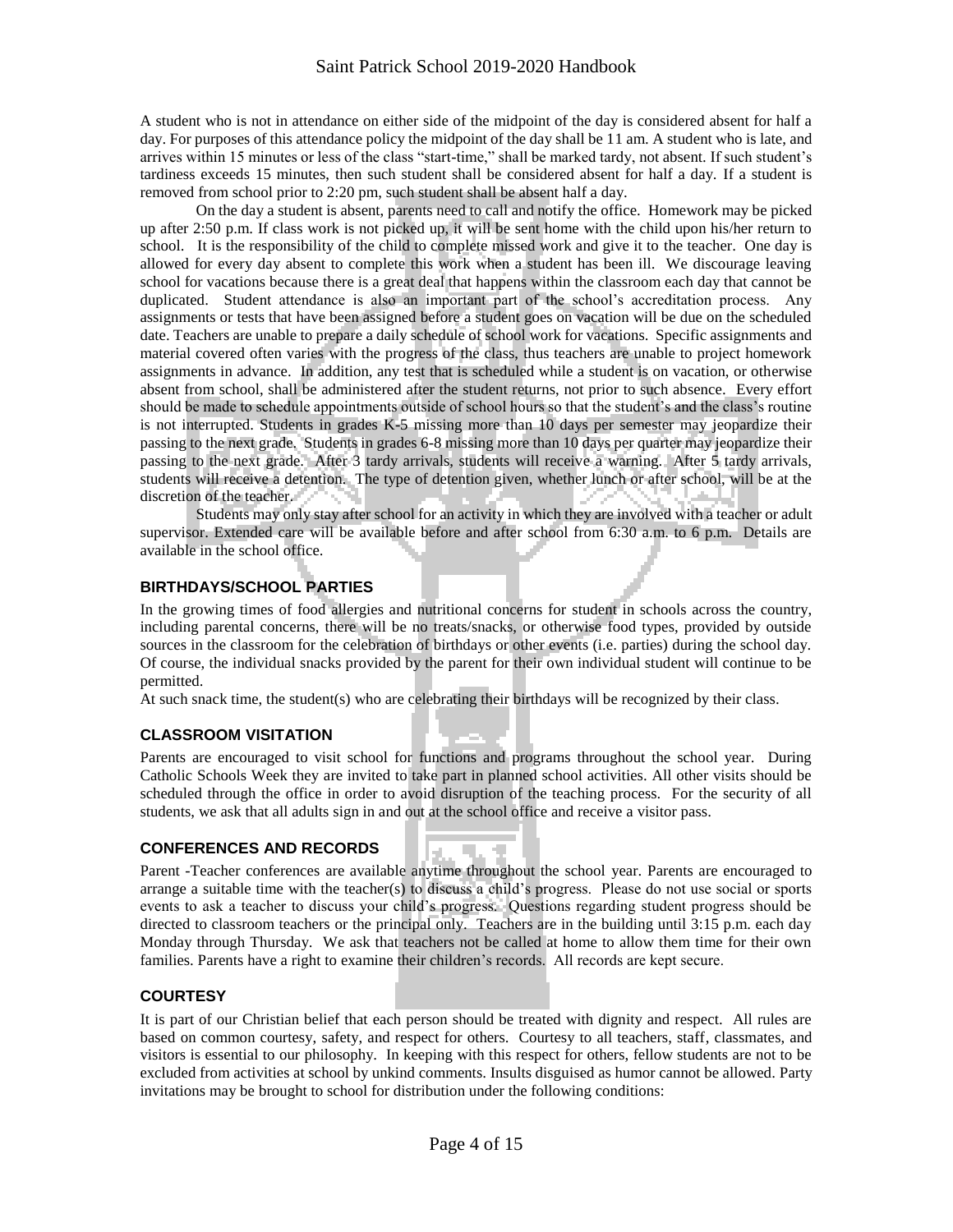Such invitations will be given to the teacher. The teacher will make certain that either the entire class is invited, OR all the boys in the class are invited, OR all the girls in the class are invited. If all such students are not invited, the invitations will be returned to the student and not be distributed. When in a large group we ask that students stand up to address a guest speaker or to answer a question for an assembly. In the lunchroom good manners and conduct are expected, so that students become aware of others around them and of the efforts of those who keep the school clean.

## **DRESS CODE**

Though a great part of modern life now accepts very casual dress, we would like to stress the need for students arriving at school with a sense that there is an important purpose for being here and dressing appropriately. Hats are not to be worn in the building. Only religious chains or scapulars are allowed as jewelry; however, as an exception, girls are allowed to wear one pair of post earrings on the ear lobe. Boys may not wear earrings. No makeup, tattoos, or bizarre hairstyles are allowed to avoid disruption to the learning process. Boys are asked to keep hair cut so it is above the eyebrows, above the ears and above the collar. Girls should have hair pulled back so it does not hang in the face. Students will maintain natural hair color (no coloring, highlighting or streaking). Tights, knee socks, and the like, are acceptable; however they must be solid in color, namely, no patterns. If leggings are worn, they must also be solid in color and extend to the ankle. Skirts and shorts should be "**at the knee"** or "**just above the knee"** in length. Uniform shorts may be worn at Mass. Students will go outside unless the weather is severe; they should come dressed appropriately. Uniforms are required each day of school unless otherwise designated. The clothing in the *Land's End Uniform Catalog* will be used. The school identification number on the back of catalogs (9000-2965-3) used when ordering is important as it earns a rebate to the school.

#### LANDS' END UNIFORM CATALOG www.landsend.com

**ST. PATRICK UNIFORM REQUIREMENTS** www.stpatsparish.org/uniforms.htm

- White t-shirts only under uniform shirts.
- No cargo pants, or corduroy pants.
- Athletic shoes are allowed each day; dress shoes may be required for certain activities and occasions.
- Visible socks, solid in color, should be worn each day.
- Shirts are to be tucked in and pants worn at the waist.
- Belts are required for grades 4-8 on pants with belt loops.
- Sandals that wrap around the foot may be worn during the seasons when students wear shorts from August until the end of October and again starting at the beginning of the  $4<sup>th</sup>$  quarter until the close of school. Students will not wear clogs to school for safety.
- If a child comes in inappropriate clothing, after clear instruction about requirements, a lunch detention will be given.
- Teachers will ask students to remove items such as jewelry, fingernail polish or anything that distracts from the concentration in class.
- Students may not have electronic devices, games, and headsets at school.

#### **DISCIPLINE**

In order to guarantee a healthy Christian atmosphere at St. Patrick School and in any situation in which the school is represented by its students; and because we believe our students can behave appropriately in our school and elsewhere; and finally because we cannot tolerate disruptive behavior that prevents others from learning in a safe environment, we have prepared the following code of conduct:

- I WILL TREAT ALL OTHERS WITH RESPECT AND KINDNESS.
- I WILL BE PREPARED FOR CLASS EACH DAY AND FOLLOW CLASSROOM RULES.
- I WILL REPRESENT ST. PATRICK SCHOOL WITH DIGNITY AT ALL TIMES.
- I WILL BE HONEST AND TRUTHFUL IN WHAT I SAY AND DO.
- I WILL TREAT THE PROPERTY OF OTHERS WITH CARE.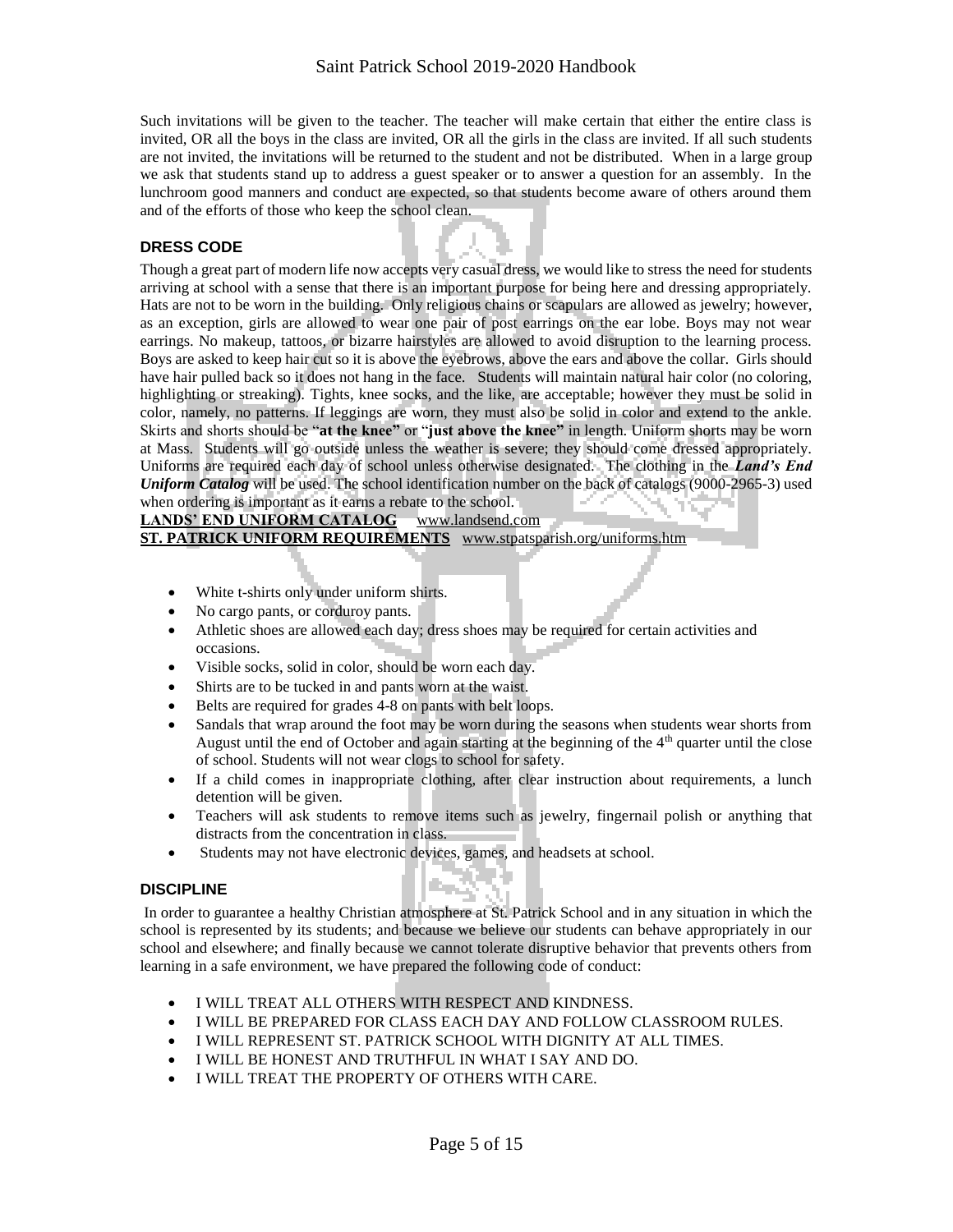If a student chooses to break a rule:

- 1st consequence a warning
- 2nd consequence a lunch detention
- 3rd consequence an after school detention

In cases when behavior warrants it, a teacher may request from the principal an immediate detention for a student's behavior. Suspension and expulsion will be used at the discretion of the principal and pastor. After repeated discussion and fruitless reiteration of the list of consequences, steps one and two will be bypassed.

# **EMERGENCY SCHOOL CLOSING**

You will receive information regarding school cancellations for weather, or other related emergency type situations, through Ren Web/Parent Alert, social media outlets [\(www.cancellations.com\)](http://www.cancellations.com/), and local television and radio stations.

### **FIELD TRIPS**

On the website www.stpatsparish.org is a copy of the required permission slip for field trips. If a slip sent for a trip is lost, please make a copy of this one and send it for your child's permission. For legal and safety reasons, we must ask that parents who volunteer as field trip chaperones follow guidelines given by the teacher in charge of the students. If cars are used, students should not be taken for treats of fast food if it is not part of the teacher's plan. Younger children cannot accompany chaperones on class trips, so that all adults are able to monitor the students. The school maintains responsibility for students on a school sponsored trip or school events. Chaperones must provide a VIRTUS Training Compliance Form.

# **EXTRACURRICULAR ELIGIBILITY RULES**

Grading Scale:  $93 - 100 = A$ ;  $85 - 92 = B$ ;  $75 - 84 = C$ ;  $70 - 74 = D$ ; below  $70 = F$ 

In order for a student to participate in any extracurricular activities, he/she must be in good standing in the academic subjects and in conduct.

Good standing is defined as:

- Maintaining a class grade of at least a C or 75% for the average of the seven or eight major subjects: religion, reading/literature, grammar, spelling/vocabulary, math, science, health, social studies.
- Maintaining at least a **2** in all conduct and effort.
- For CYO Sports, in addition to maintaining the standards set forth above, a student may not have any F's and only one D.

If the student does not qualify for good standing status, he/she then is on probation for two weeks. This means he/she is ineligible to participate in extracurricular activities for two weeks. Progress will be reevaluated after 2 weeks for reinstatement, and the athletic director and coaches will be then informed whether the student is reinstated or not. A participant in any extracurricular activity may be removed by the teacher, coach, athletic director, or principal at any time in the school year for extreme misbehavior or violation of school conduct codes. (Any such students will not be eligible for probation.) Students of all grades who are unable to attend school on a given day should not attend school activities that occur after school.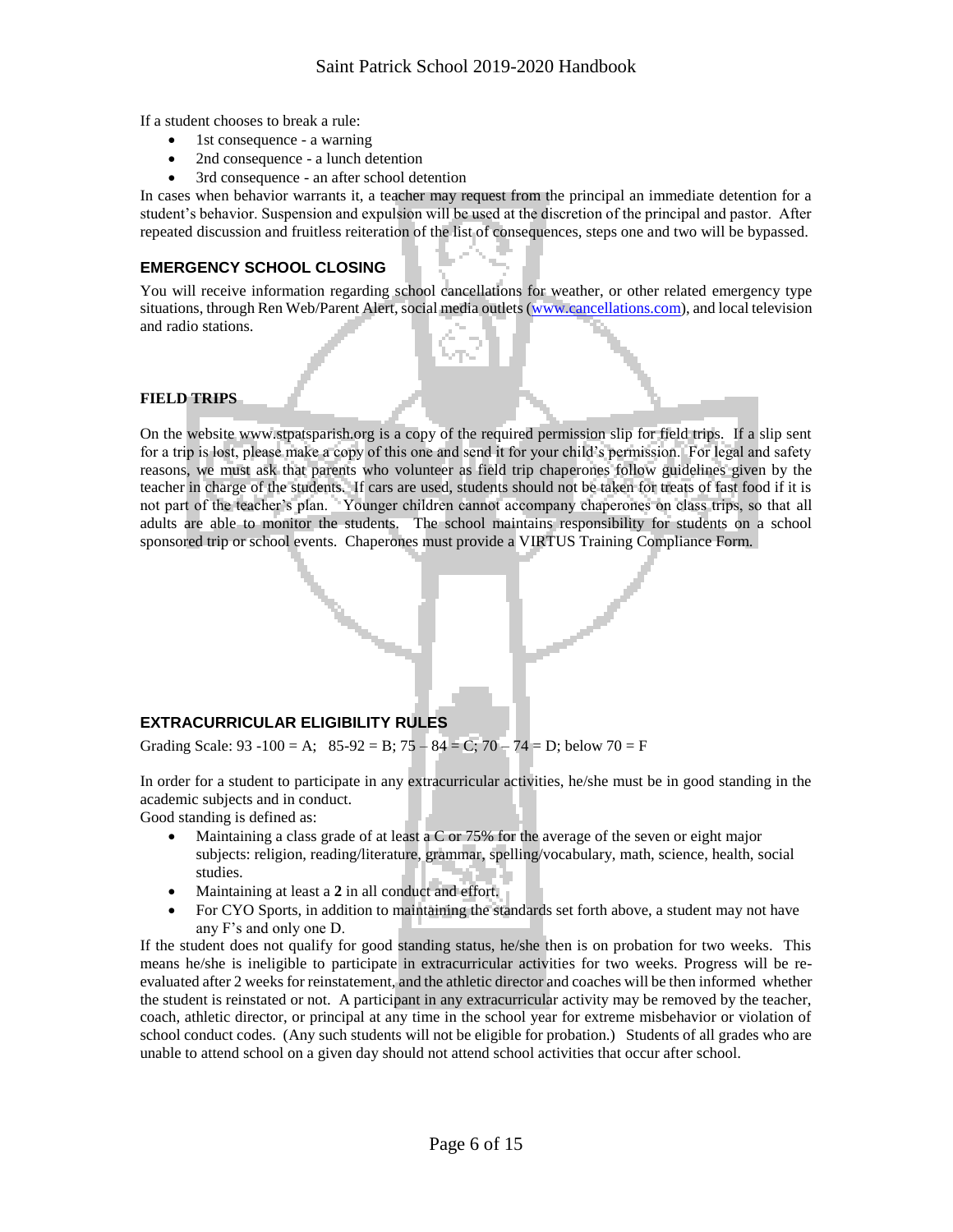### **HONOR ROLL**

In order to qualify for the A honor roll, students must have seven A's in the basic subjects with no grade below B in any other subject area and nothing below a **3** in all conduct and effort. In order to qualify for the B honor roll students must have seven A's or B's in the basic subjects with no grade below C in any other subject area, and nothing below **3** in all conduct and effort. Basic subjects include religion, mathematics, literature, grammar, vocabulary, science, social studies, and health.

#### **KINDERGARTEN ELIGIBILITY**

St. Patrick School accepts children for kindergarten according to the State of Indiana guidelines; a **child must be five years old before August 1. .**

#### **LIBRARY**

Students are expected to use the same courtesy and respect in the library as in other classes. Books should be returned according to library rules. No fines are charged for overdue books, but parents will be contacted by note or telephone if a book is overdue more than two weeks. Damaged or lost books will be billed at current replacement cost. All fees must be paid in order to receive report cards. To add to our library inventory, donations are encouraged. Either used books in good condition, new books, or monetary donations are accepted. Our "Birthday Book Program" encourages students to donate a book on their birthdays to be inscribed with their names.

#### **LUNCH PROGRAM**

The hot lunch program at St. Patrick School is provided through Duneland Schools. Hot lunch is available every day. A computerized program keeps track of each child's account; money needs to be replenished as needed. Milk is available for those bringing their own lunches.

To avoid distraction in the classroom, lunchroom and other campus areas, if a fast food/commercially purchased lunch is brought in by a parent/student, it is to be placed in a lunch box, paper or plastic bag or the like. If it is not camouflaged as set forth above, the lunch will not be delivered to the student and the student will be given hot lunch on that day. We also ask that parents not enter the gym to visit with students at lunch; we need the students to follow school procedures during the school day.

### **NEWSLETTERS & BROWN ENVELOPES**

Each family will receive a brown envelope at registration. This envelope should be returned to the child's teacher with any necessary items to be returned. At the beginning of each month a newsletter and other school information will be sent home in the brown envelope with the oldest child. Please return this envelope each month. Other communications come through RenWeb emails, Facebook, and emergency school closing phone calls.

#### **RECESS**

Students in grades K - 3 may have morning and afternoon recess on most days, and all students have a lunch recess outside except in very bad weather. Students need to dress in suitable clothing for recess. Parents are hired by the school to help the principal supervise the lunchroom and the playgrounds.

#### **SECURITY**

As part of the accreditation process, St. Patrick School has established and periodically reviews a security plan of the school to be fully prepared for emergencies that might arise.

### **SERVICE AND FINANCIAL OBLIGATION**

Parents help in many volunteer capacities: art docents, chaperones, aides, library, and school events. In order for St. Patrick School to operate and provide excellence in Catholic education, service and financial support from parents is needed because tuition does not cover the cost of a child's education. In addition to tuition payments, parents are expected to donate to the church on a regular basis. Though the pastor and parish are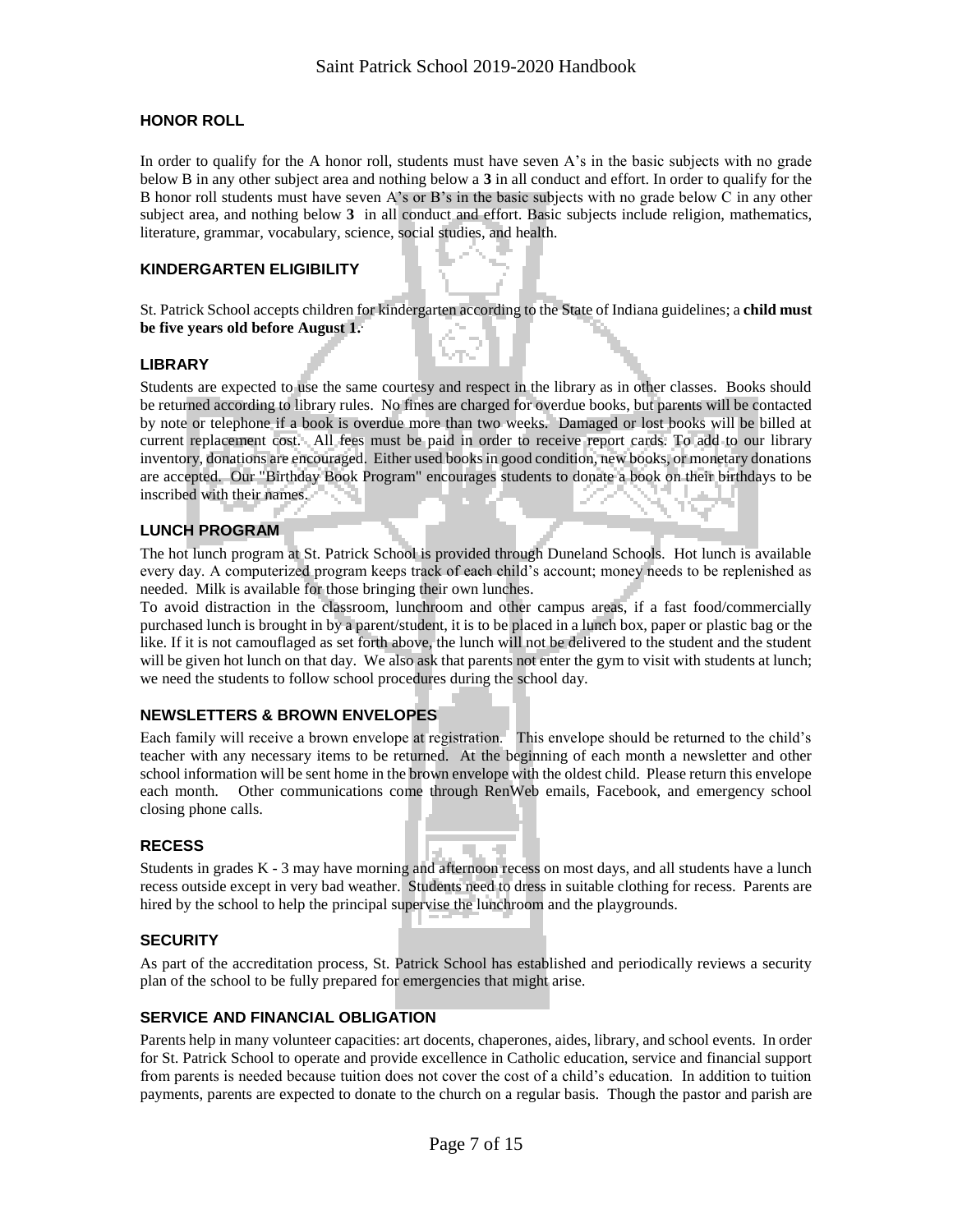generous in supporting the school, both the school tuition and church support should be made a **priority in the family's budget. Each parish family is asked to give \$900.00 a year in their church envelopes; this income is credited to the school budget. The Home and School organization requires 20 hours and \$1000 to be generated by each family on fundraising activities. This is to involve each family in the efforts to raise the money the Home and School gives to the parish as a subsidy. The 2019-2020 school is planned with a subsidy of \$200,000 from the Home and School.** 

#### **SIGN OUT POLICY**

All parents and visitors to the school should sign in and out of the school office. Parents arriving to pick up students must sign them out at the office. Teachers will not dismiss any child except to the principal or the secretary. Upon return, the child should be signed in to school. Parents should not go to classrooms during the school day with messages or lunches. Parents picking up students by car are asked to join the car dismissal line. For safety and good order, we ask that parents not come into the building or walk into the dismissal line to pick up a child.

#### **TRANSPORTATION**

Bus transportation is provided by Duneland School Corporation. Conduct slips are issued by drivers for behavioral and safety offenses. The second offense will make bus transportation unavailable for a given period of time. **Duneland Schools will not allow students to ride a different bus except for an emergency.** A written note to the teacher is required for any changes regarding transportation. Students may ride bicycles to school if written permission from parents has been provided. The drive in front of school is to be kept clear for bus and car dismissal lines should always yield to buses.

Parents or other adults picking up students by car should not step out and call students out of the line or instruct them to walk out of the line to the car. For efficiency, a sign with the family name must be on the visor and used throughout the year as cars approach, so that teachers can have children ready to get into their car. If a family uses multiple vehicles, a name card is needed in each of them. Drivers are asked to avoid making cell phone calls or being out of the car when dismissal begins, so that the process is safely and swiftly accomplished. Cars form a line along the outer edge of the south playground; when the end of the line is even with the painted yellow line, a second inner line should be formed. Cars arriving after the inner line has formed should join it or form a third line if necessary. Dismissal of cars will follow the traffic pattern at St. Patrick Parish; we will not use Grady Street to exit. Cars should exit along the south side of the church and proceed to exit according to the painted arrows. Bike riders and students who are walking will be dismissed after cars. Students who are not picked up at dismissal time by car will be sent to the Extended Care Program. **Please observe safe speed for the safety of all staff and students.**

### **VIRTUS/VOLUNTEERS**

VIRTUS is a training program regarding sexual abuse required for all adults who will have contact with our students, or otherwise volunteer in student program. Such VIRTUS Program includes attending a class and completing online bulletins. A Training Compliance Form will be requested from each adult. This form is available under the "My Training" section on the VIRTUS site.

[www.virtus.org/virtus/](http://www.virtus.org/virtus/)



### **AMENDMENTS/DELETIONS/ADDITIONS**

Any and all amendments , additions or deletions made to this handbook by the school administration during the school year are hereby incorporated by reference into such handbook and made a part hereof.

### **INTERPRETATIONS/CLARIFICATIONS**

It is acknowledged by all parties involved that this student handbook has been prepared, drafted, or otherwise written, by the administration of St. Patrick School. Accordingly, the School Administration is best situated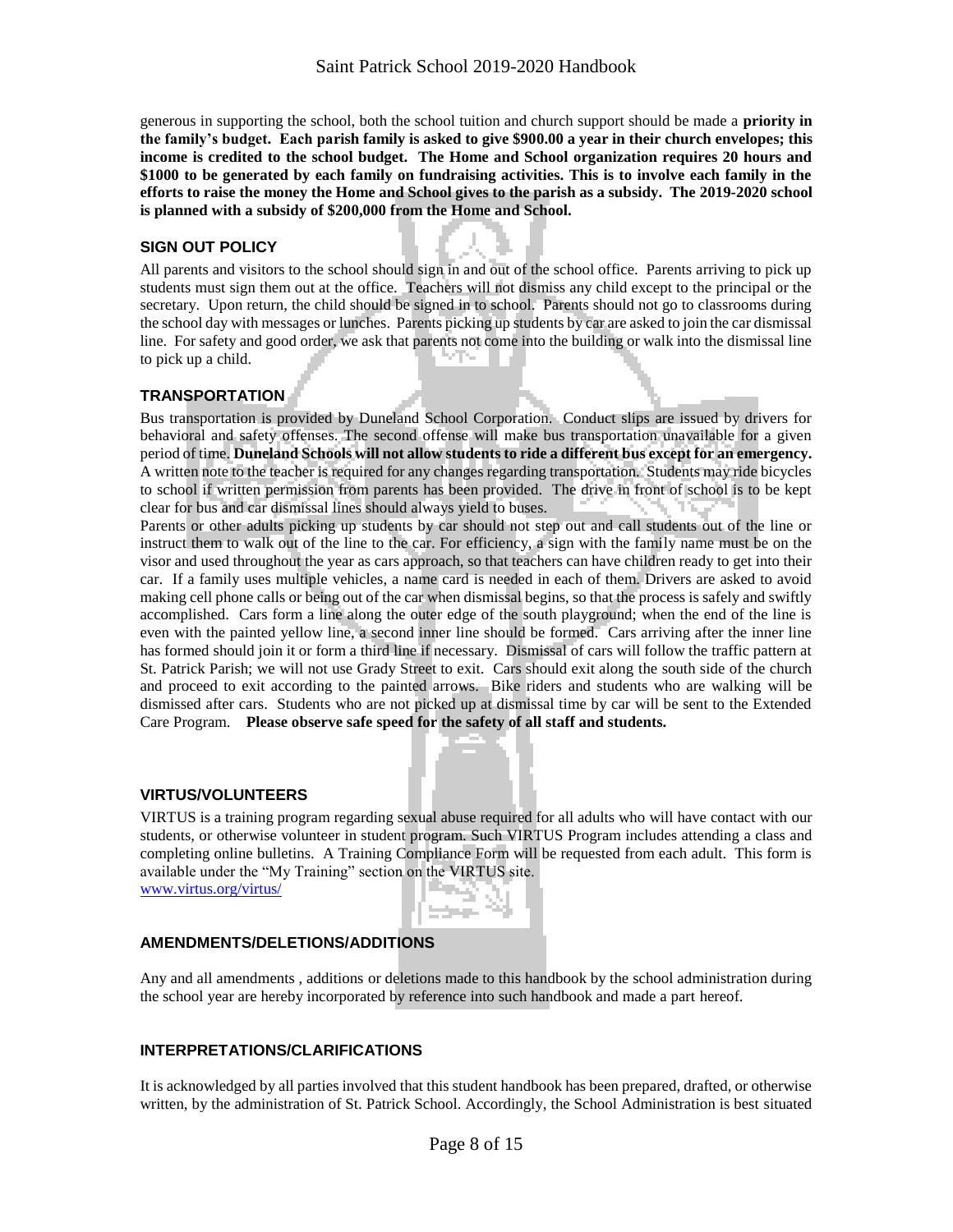to determine the intent of the language and content contained herein. Therefore, any ambiguity, vagueness, or other uncertainty, which may arise as a result of the language contained herein, shall be interpreted, construed, and determined by the administration of St. Patrick School, the drafting party. By registering your student at St. Patrick School, you acknowledge that you have read and understood this handbook, and furthermore agree to abide by the terms and provisions contained herein.

### **SOCIAL MEDIA**

Any and all use of social media, including, but not limited to, Facebook and like-kind media, shall be utilized in the context of the philosophy of St. Patrick School as set forth on page 2 of this handbook. Any use of such media which does not reflect the St. Patrick School philosophy, as determined in the sole discretion of the school administration, shall not be tolerated.

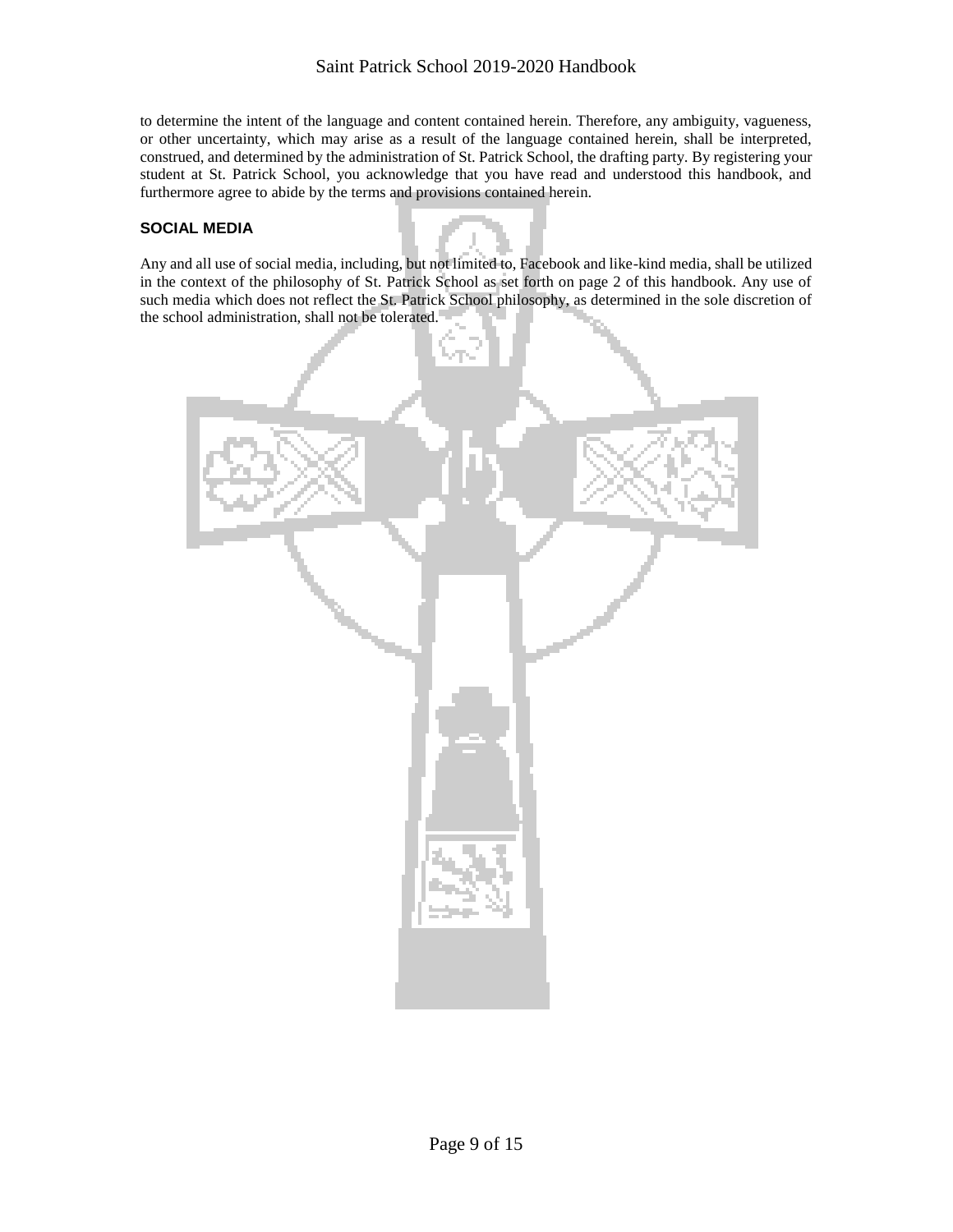#### SAINT PATRICK PRESCHOOL

#### **PHILOSOPHY**

Our goal at St. Patrick Preschool is to provide a creative, relaxed, and stimulating atmosphere in which young people can work, play, and discover. We strive to develop in the young child the ability to know him / her, and thus provide the groundwork for each child to develop a positive self-image and become a happy, welladjusted individual. Through a supportive, loving, and Christian environment, we hope to nurture a love of God and an enthusiasm for learning in each child.

#### **GOALS**

In the preschool we give opportunities for children to:

- Nurture a love of God and His creation.
- Build friendships.
- Learn respect and cooperation.
- Develop self-discipline.
- Experiment with a variety of learning materials and practices.
- Broaden his/her exposures and experiences.
- Develop a love of learning.

# **CLASSES OFFERED**

Classes for 3 and young 4 year olds are held on Tuesday and Thursday morning from 8:30 a.m. to 11:00 a.m. or 12:00 noon to 2:30 p.m.

Classes for 4 and 5 year olds are held on Monday, Wednesday, and Friday from 8:30 a.m. to 11:00 a.m. or 12:00 noon to 2:30 p.m.

In addition, for 4 and 5 year olds, a five- day program (Monday –Friday) is available from 8:30 am to 11 am.

Each preschool family **is asked** to generate at least \$100.00 in SCRIP profit during the school year. This is done by buying the gift cards available in the school office and at church after Mass.

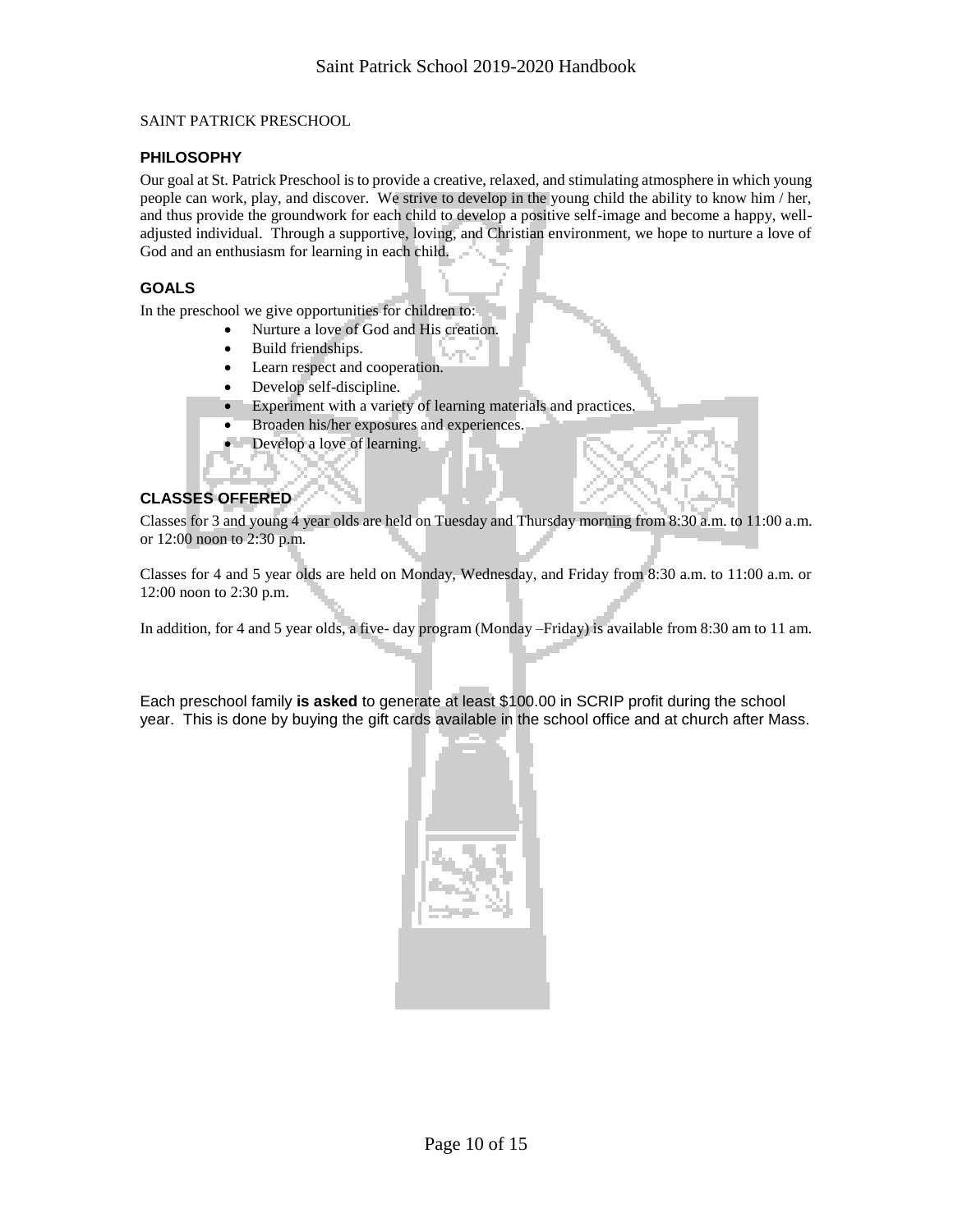# **SAINT PATRICK HOME AND SCHOOL ASSOCIATION**

#### **WELCOME**

Your Home and School Association is proud and excited about the upcoming school year. With your participation we anticipate meeting the following 2019-2020 school year objectives:

- To promote the welfare of children and youth in home, school, church and community by motivating and providing the opportunity to assist in specific school activities.
- To bring into closer relationship the home and school, thereby, allowing parents and teachers to cooperate intelligently in the training of the child.
- To develop united efforts between educators and the general public, this secures each child the highest advantages in physical, mental, social and spiritual education.
- To generate revenue in order to supplement the school budget through fund-raising activities. Home and School meetings are scheduled at 7:30 p.m. on the second Thursday of the month.

#### **INTRODUCTION**

The St. Patrick Home and School Association is a fundraising entity. Home and School also supports scholarships for families in need of tuition assistance. Our goal, in unison with the school and parish leadership, is for St. Patrick to remain accessible to every family wishing to receive a Catholic school education for their children regardless of income level.

In order to reach this achievement each family is required to raise \$1000 profit. This profit can be raised with the purchase of Scrip, Irish Raffle tickets,, or through Gala and 5K donations.

### **FUNDRAISING GUIDELINES**

The following guidelines apply to the fundraising requirements:

- Profits may be earned **between May 1, 2018, and April 30, 2019**.
- Profits may not be transferred from year to year or from family to family.
- You may elect to pay for all or part of the \$1000 requirement directly to Home and School.
- A statement will be sent home monthly to show your family's current total.

#### **SERVICE HOURS**

Service Hours have been established to ensure the participation of everyone who has children at St. Patrick School. It would not be possible to meet our financial obligations to the school without the help from every family. The Service Hour requirement for 2019-2020 is 20 hours per family on fundraising events.

- Social events will not earn hours towards this requirement.
- All unperformed Service Hours will be billed \$50/Hour.
- Service hours may not be carried over from year to year or transferred from family to family.

#### **ONGOING ACTIVITIES**

#### **Box Tops for Education Congoing Congress of Congoing**

Clip box tops from General Mills products. Each label is worth  $10¢$ . Bonus points are also available on the back side of cash register receipts from participating stores. More information is available at the Box Tops website: www.boxtops4education.com. Classrooms participate through contests.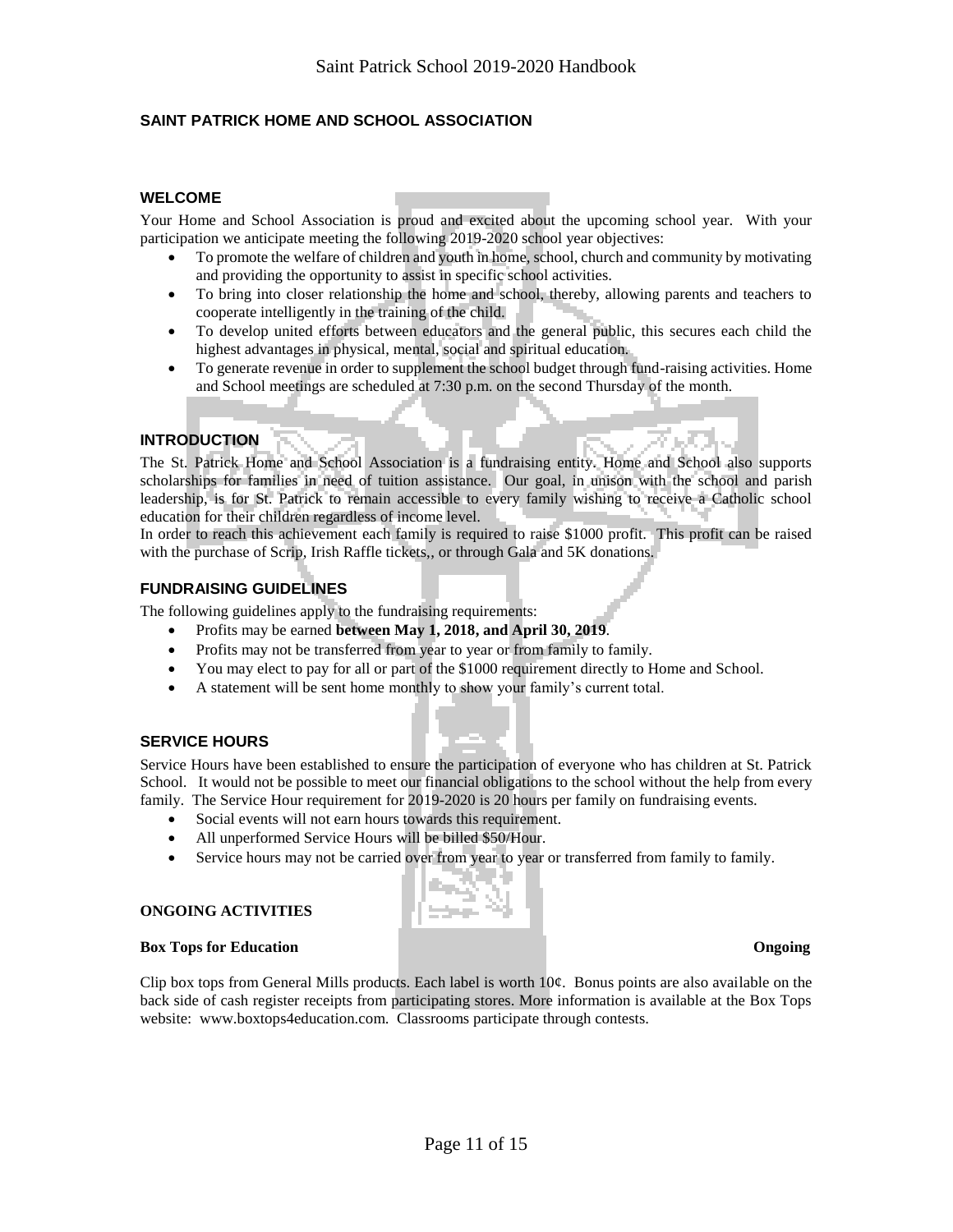#### **Brown Envelope Aides Ongoing**

Assist in stuffing brown envelopes which contain school news, committee correspondence, etc. for upcoming events. Envelopes are put together once a month on Thursday afternoons and the brown envelopes are sent home on the first Friday of each month.

#### **Hours and Profits Committee Committee Committee Committee Committee Committee Committee Committee Committee Committee Committee Committee Committee Committee Committee Committee Committee Committee Committee Committee Com**

Record total profits earned per family and hours worked from various events.

#### **Scrip Congoing**

Scrip is the gift certificate purchase program that can be used all year round. When you purchase scrip, you are purchasing a gift certificate. The gift certificate is spent just like real money and the merchant gives the school a discount on the certificate. The percentage earned by the school varies for each participating merchant. Gift certificates are available for most of our local vendors from Jewel to Speedway and Family Express, and many local and national chain restaurants including Bob Evans, Strack & Van Til's, Wendy's and Panera Bread, to name a few.

### **CONSTITUTION FOR THE ST. PATRICK HOME & SCHOOL ASSOCIATION**

#### **Article I**

The name of this organization shall be Saint Patrick Home and School Association.

#### **Article II. Objectives**

The objectives of the members of the Saint Patrick Home and School Association are as follows:

- Section I. Fund Raising: Raise funds to defray expenses of the school that would otherwise be supported through tuition.
- Section II. Communication: Act as a liaison between parents and the school to generate and communicate ideas to best meet the needs of students, parents, and the school.
- Section III. Social/Fellowship
	- o Recognize our Catholic faith as the common bond between our homes and the school.
	- o Sponsor social events that develop a sense of community and fellowship among our parish families. o Through Home and School sponsored events, extend to our homes and school the philosophy, morals,
	- and values of our Church.
	- o Develop well rounded students that will be productive members of our families, parish, community, and society.

#### **Article III. Standing Committees**

- Section I. There shall be such standing committees created by the Executive Board as may be required to promote the objectives and interests of the Association. The Chairmen of the standing committees shall be appointed by the President. Their terms of office shall be for one year.
- Section II. Chairmen of all standing committees shall present plans of work to the Executive Board and no work shall be undertaken without the approval of the Executive Board.
- Section III. To achieve the objectives of the Association, the standing committees will be as follows: A. Fund Raising/Social Committee

The Committee, along with the Executive Board, shall develop proposals for programs and events to raise funds that meet the budgetary objectives of the Association. The Committee will determine if each fundraising and social activity met the Association's budgetary objectives and make recommendations to the Executive Board prior to the March general meeting for additional fundraising events, revisions to existing fundraising events, or the elimination of poor performing fundraising events.

Proposals shall be submitted to the Executive Board prior to the March general meeting. The Executive Board may submit proposals to the Association for approval at the April general meeting. The Committee shall implement the approved proposals through the creation of subcommittees to organize and operate individual programs and events.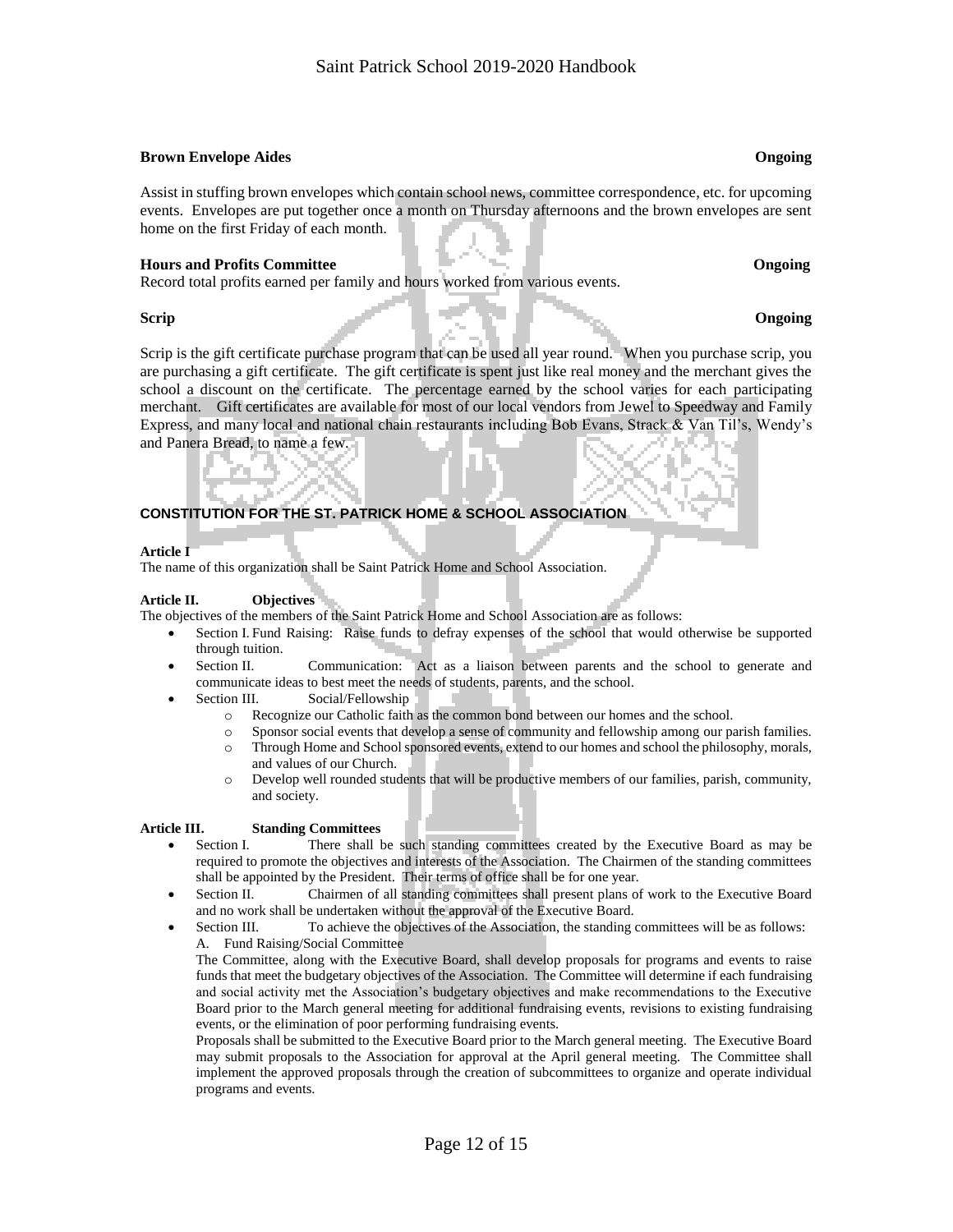# Saint Patrick School 2019-2020 Handbook

2. The Committee, along with the Executive Board, shall develop proposals for programs and events to achieve the Social/Fellowship Objectives of SPHSA. Proposals shall be submitted to the Executive Board. The Executive Board may submit proposals to the Association for approval. The Committee shall implement the approved proposals through the creation of subcommittees to organize and operate individual programs and events.

3. The Committee shall consist of not less than three members appointed by the Executive Board.

B. Communication Committee

1. The Committee shall develop and implement programs and plans to facilitate communications among the members of the Association, between the members and the School, and between the Association and the Community. This Committee shall oversee the Phone Tree, School Directory, Home and School website, Home and School publicity, and other matters as directed by the Executive Board.

2. The Committee shall consist of not less than three members appointed by the Executive Board.

C. Constitution Committee

1. **The Committee shall review this Constitution and propose amendments as necessary. The Committee shall meet as needed. The time period between reviews shall not exceed five years.**

2. The Committee shall consist of not less than three members appointed by the Executive Board.

D. Finance Committee

The finance committee shall meet not less than four times each year, once in each of the following months, and provide a report to the Home and School Executive Board on the corresponding topics:

a. July meeting: begin an audit of fiscal year ended June 30 prior.

b. October meeting: set financial objectives for next fiscal year.

c. January meeting: establish budget based on financial objectives for next fiscal year for approval at association's February meeting.

d. April meeting: incorporate revisions adopted at Association's February meeting into final budget and distribute to each Fundraising and Social chair.

2. The Committee shall consist of not less than three members appointed by the Executive Board. The Home and School Treasurer, the Principal of St. Patrick School, and the Pastor of St. Patrick Parish shall be ex-officio, non-voting members of the Committee. The Executive Board will also appoint one of the three as a liaison to St. Patrick Parish Stewardship Commission.

E. Christian Service Committee

1. The Committee shall design and direct Christian service activities for families and students in conjunction with the objectives and goals of the Association.

2. The Committee shall consist of not less than three members appointed by the Executive Board.<br>F. Athletic

F. Athletic<br>1. The Cor 1. The Committee shall organize, implement and oversee the extracurricular athletic program offered through the school.

2. **The Committee shall consist of the Principal, the Athletic Director(s) and such other members as the Principal shall see fit, not to exceed five.**

**3. The Committee shall tender to the Finance Committee a proposed athletic budget in accord with the established budget process.**

4. **The Committee shall be funded by the Association and shall not engage in independent fund raising events unless otherwise authorized by the Principal.**

5. **The Committee shall collect athletic fees and maintain concessions as it sees fit.**

**6. The Committee shall be subject to the audit authority of the Finance Committee.**

#### **Article IV. Policies**

The principles and policies shall be:



- Section I. This Association shall be non-commercial and non-partisan. No commercial enterprise or any political candidate shall be endorsed by it. The name of the Association or its Officers in their official capacities shall not be used in connection with a commercial concern or with any partisan interest or for other than the regular work of the Council.
- Section II. The purpose of the Association shall be to carry out the objectives of the Association. It shall not seek to direct the technical activities of the school nor to control its policies.
- Section III. No funds of the Association shall be used for projects other than necessary to further the objectives of the Association.
- Section IV. Checks over \$1,000.00 (amendment) need to have two signatures. Only Executive Board members may sign checks.
- Section V. This fiscal year runs from July 1 through June 30.
- Section VI. Budgets follow the fiscal year and the Executive Board shall ensure that each social and fundraising committee adheres to the budget established by the Finance Committee during its April meeting and approved by the Association at its May meeting.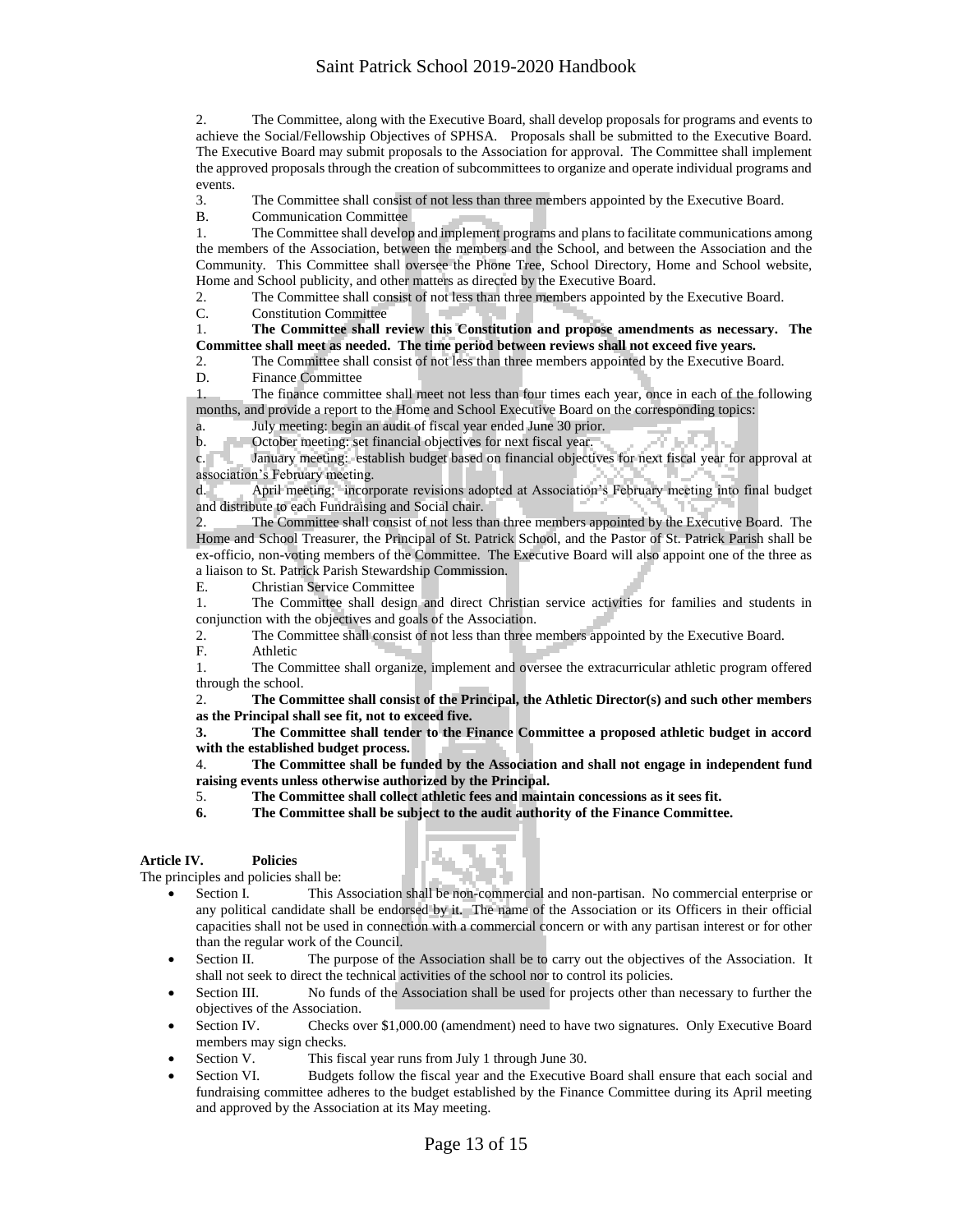#### **Article V. Membership**

All persons who have children enrolled or who teach at Saint Patrick School are active voting members of the Association.

#### **Article VI. Officers and Their Election / Officers and Their Duties**

- Section I. The Officers of the Association shall consist of a President, a Vice-President, a Secretary, and a Treasurer.
- Section II. The President presides at all meetings of the Association and of the Executive Board, and shall be a member ex-officio of all Committees; shall appoint special committees; and perform all other duties usually pertaining to the office.
- Section III. The Vice-President shall act as aide to the President by performing the duties of the President in the absence of that Officer; shall be liaison to the Pastoral Council as needed.
- Section IV. The Secretary shall keep a correct record of all meetings of the Association and the Executive Board, and shall perform such other duties as may be delegated to him/her, including presiding over meetings in which the President and Vice-President are absent. The Secretary shall preside over the nomination and election of new officers.
- Section V. The Treasurer shall account for all monies received by the Association and shall pay out funds as authorized by the Association. The Treasurer shall present a cash flow and a detailed income and expense statement at every regular meeting of the Association and at other times when requested by the Executive Board. There shall be an annual audit of the accounts. The Treasurer shall be directed by the Executive Board to deposit funds in interest bearing accounts if possible. In addition, the Treasurer shall preside over meetings in the absence of all other officers.

#### **Article VII. Annual Election Meeting / Election of Officers**

- Section I. The annual election shall take place at the regular April meeting. Should the election not occur at that time, it may be done at a special meeting held as soon as is possible.
- Section II. Election shall be conducted by written ballot when there is more than one nominee for an office. Nominations may be taken from the floor provided the consent of the nominee has been secured. In the event that there is but one nominee for an office, the Secretary shall cast the elective ballot for that nominee.
- Section III. The Vice-President, Secretary and Treasurer positions will be elected each year. The presiding Vice-President shall be appointed to the following year's presidential position. The new officers shall assume their duties upon completion of the current school year.
- Section IV. In the event a vacancy occurs in the office of President, the Vice-President shall fill that vacancy and the Executive Board shall appoint an acting Vice-President. At the annual election meeting, the appointed President may choose to serve his/her full term as President the following school year. The position of Vice President will be open for election. If the appointed President chooses not to serve his/her term the following year, the office shall be filled by election.
- Section V. If the Vice President's office is vacant or if the Vice President chooses not to assume the position of President, all officers must be nominated and elected to the following year's positions. A President cannot serve more than two consecutive terms.
- Section VI. If a vacancy occurs in the office of Secretary or Treasurer, the vacant office shall be filled by an appointment of the Executive Board.

#### **Article VIII. Amendments**

- Section I. This constitution may be amended at any regular meeting by a two-thirds vote of the members present, provided the proposed amendment was presented at the previous regular meeting. All proposed amendments shall be submitted in writing.
- Section II. Amendments shall be inserted into the constitution replacing the amended section.

#### **Article IX. Meetings**

- Section I. Regular meetings of the Association shall be held monthly from September to May inclusive unless otherwise ordered by the Executive Board.
- Section II. Special meetings may be called by the President, by the Executive Board, or upon the request of seven members with the consent of the Pastor.
- Section III. Ten members shall constitute a quorum for the transaction of business.
- Section IV. Rules of order: The rules contained in Robert's Rules of Order shall govern this Association in all cases to which they are applicable and in which they are not inconsistent with the constitution and the by-laws.

#### **Article X. Executive Board**

Section I. The Officers, the Pastor, and the Principal of the school shall constitute the Executive Board.